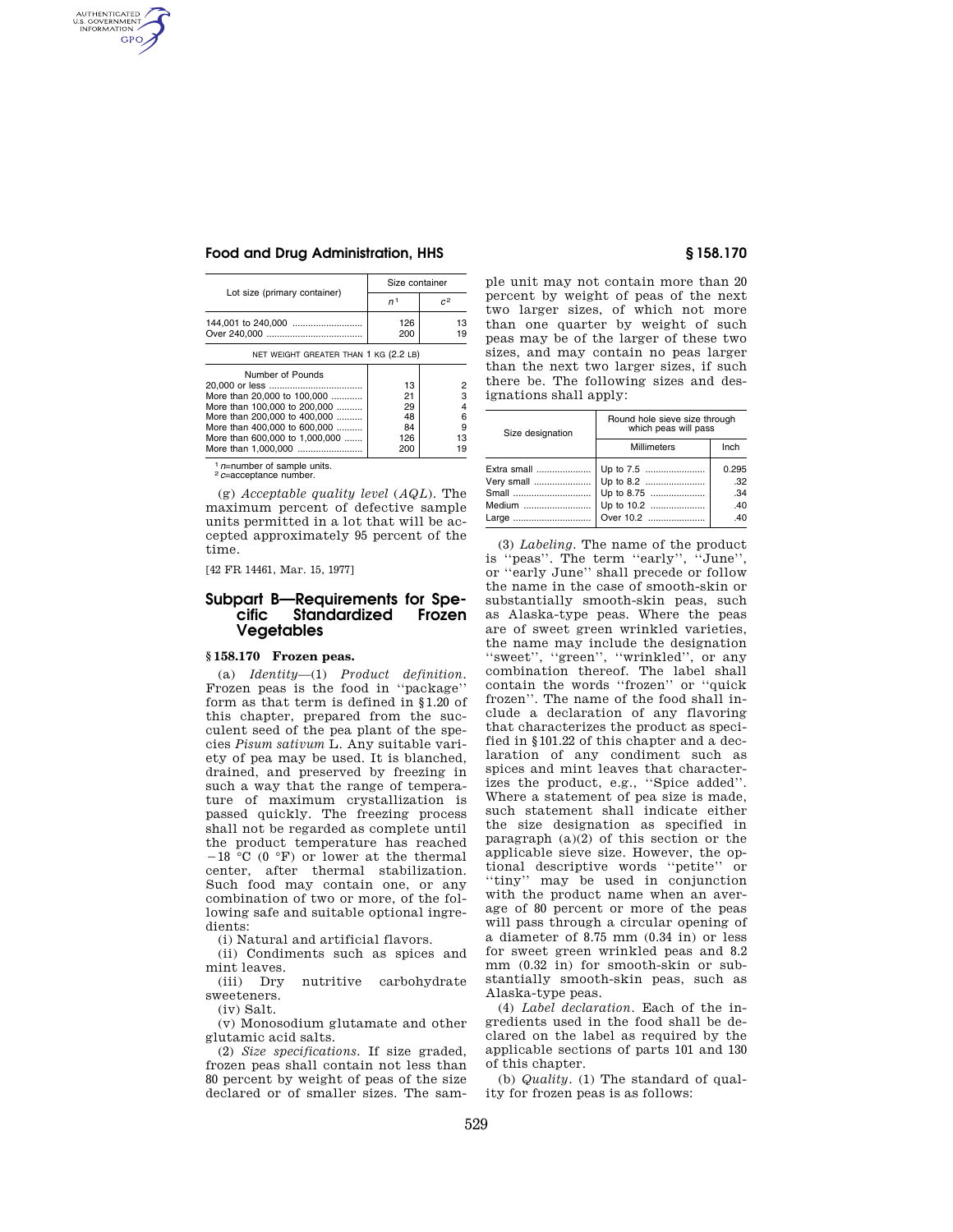**§ 158.170 21 CFR Ch. I (4–1–10 Edition)** 

(i) Not more than 4 percent by weight blond peas, i.e., yellow or white but edible peas;

(ii) Not more than 10 percent by weight blemished peas, i.e., slightly stained or spotted peas;

(iii) Not more than 2 percent by weight seriously blemished peas, i.e., peas that are hard, shrivelled, spotted, discolored or otherwise blemished to an extent that the appearance or eating quality is seriously affected.

(iv) Not more than 15 percent by weight pea fragments, i.e., portions of<br>peas. separated or individual peas, separated or individual cotyledons, crushed, partial or broken cotyledons and loose skins, but excluding entire intact peas with skins detached;

(v) Not more than 0.5 percent by weight, or more than  $12$  sq cm  $(2 \text{ sq in})$ in area, extraneous vegetable material, i.e., vine or leaf or pod material from the pea plant or other such material per sample unit as defined in paragraph (b) of this section.

(vi) The sum of the pea material described in paragraphs  $(b)(1)$   $(i)$ ,  $(ii)$ , (iii), and (iv) of this section shall not exceed 15 percent.

(vii) For peas that meet the organoleptic and analytical characteristics of sweet green wrinkled varieties:

(*a*) The alcohol-insoluble solids may not be more than 19 percent based on the procedure set forth in paragraph (b)(3) of this section.

(*b*) Not more than 15 percent by count of the peas may sink in a solution containing 16 percent salt by weight according to the brine flotation test set forth in paragraph (b)(4) of this section;

(viii) For smooth-skin or substantially smooth-skin varieties the alcohol insoluble solids may not be more than 23 percent based on the procedure set forth in paragraph (b)(3) of this section.

(ix) The quality of a lot shall be considered acceptable when the number of defectives does not exceed the acceptance number in the sampling plans set forth in §158.3(f).

(2) The sample unit for determining compliance with the requirements of paragraph (b)(1) of this section other than those of paragraphs  $(b)(1)(vii)(a)$ 

and (b)(1)(viii) of this section, shall be 500 g (17.6 oz). For the determination of alcohol-insoluble solids as specified in paragraph (b)(3) of this section, the container may be the sample unit.

(3) *Alcohol-insoluble solids determination.* (i) Extracting solutions:

(*a*) One hundred parts of ethanol denatured with five parts of methanol volume to volume (formula 3A denatured alcohol), or

(*b*) A mixture of 95 parts of formula 3A denatured alcohol and five parts of isopropanol v/v.

(ii) Eighty percent alcohol (8 liters of extracting solutions, specified in paragraph  $(b)(3)(i)$   $(a)$  or  $(b)$  of this section. diluted to 9.5 liters with water).

(iii) Drying dish—a flat-bottom dish with a tight fitting cover.

(iv) Drying oven—a properly ventilated oven thermostatically controlled at 100±2 °C.

(v) Procedure—Transfer frozen contents of package to plastic bag; tie bag securely and immerse in water bath with continuous flow at room temperature. Avoid agitation of bag during thawing by using clamps or weights. When sample completely thaws, remove bag, blot off adhering water, and transfer peas to U.S. No. 8 sieve, using (20 cm.) size for container of less than 3 lb. net weight and (30.5 cm.) for larger quantities. Without shifting peas, incline sieve to aid drainage, drain 2 minutes. With cloth wipe surplus water from lower screen surface. Weigh 250 g. of peas into high-speed blender, add 250 g. of water and blend to smooth paste. For less than 250 g. sample, use entire sample with equal weight of water. Weight 20  $g.+10$  mg. of the paste into 250 ml. distillation flask, add 120 ml. of extracting solutions specified in paragraph  $(b)(3)(i)$   $(a)$  or  $(b)$  of this section, and reflux 30 minutes on steam or water bath or hotplate. Fit into a buchner funnel a filter paper of appropriate size (previously prepared by drying in flatbottom dish for 2 hours in drying oven, covering, cooling in desiccator, and weighing). Apply vacuum to buchner funnel and transfer contents of beaker so as to avoid running over edge of paper. Aspirate to dryness and wash